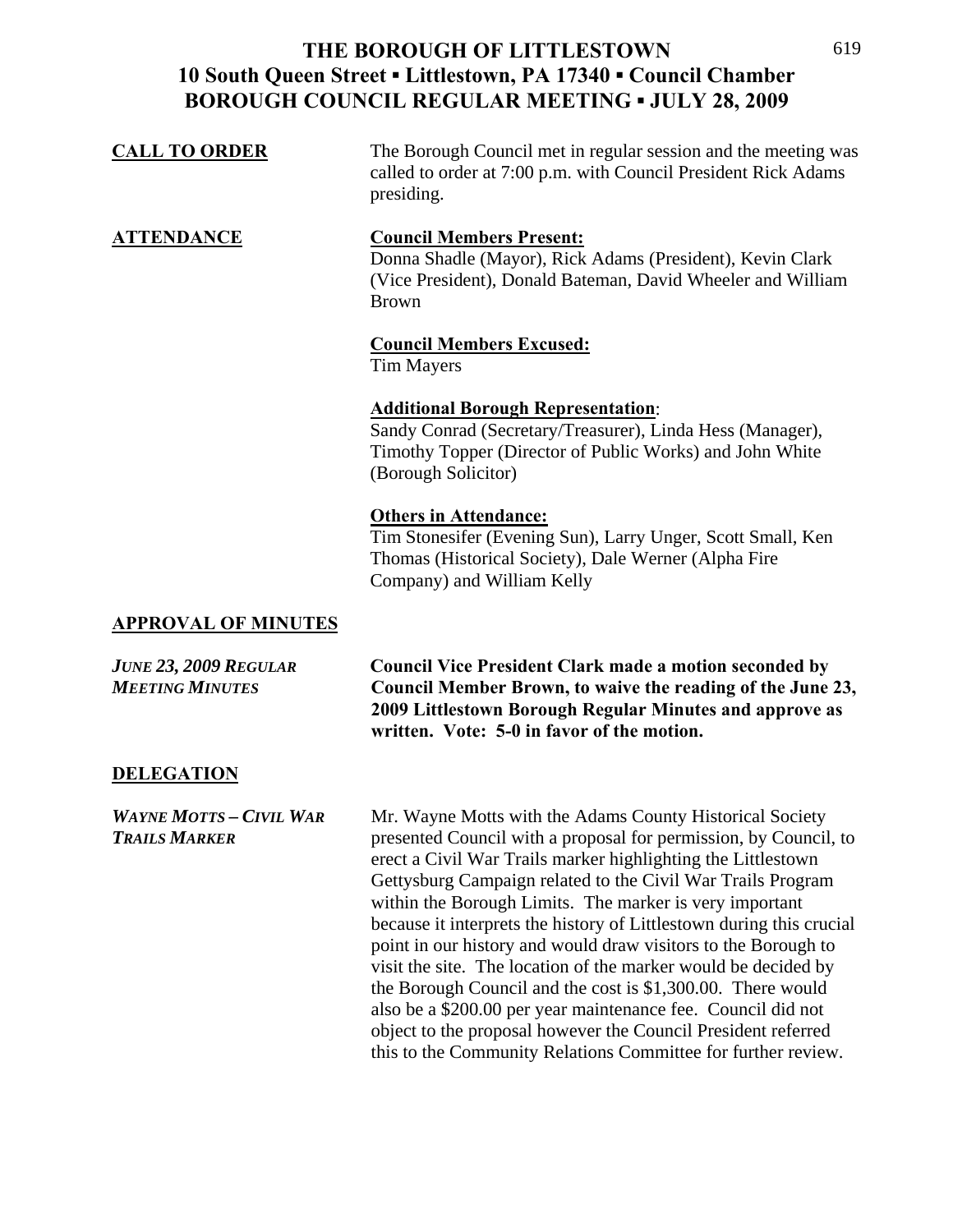| <b>APPROVAL AND</b><br><b>PAYMENT OF BILLS</b>   | <b>Council Vice President Clark made a motion seconded by</b><br>Council Member Wheeler, to pay the bills from the general,<br>swimming pool, water, sewer and payroll funds totaling<br>\$54,851.85 for the dates of June 18, 2009 to June 29, 2009<br>and the payroll disbursements for a total of \$13,689.76 from<br>the period of June 14, 2009 to June 20, 2009 whereas the<br>combined total is \$68,541.61. Vote: 5-0 in favor of the<br>motion.  |
|--------------------------------------------------|-----------------------------------------------------------------------------------------------------------------------------------------------------------------------------------------------------------------------------------------------------------------------------------------------------------------------------------------------------------------------------------------------------------------------------------------------------------|
|                                                  | <b>Council Vice President Clark made a motion seconded by</b><br>Council Member Bateman, to pay the bills from the general,<br>swimming pool, water, sewer and payroll funds totaling<br>\$64,950.87 for the dates of June 30, 2009 to July 17, 2009 and<br>the payroll disbursements for a total of \$45,049.10 from the<br>period of June 21, 2009 to July 11, 2009 whereas the<br>combined total is \$109,999.97. Vote: 5-0 in favor of the<br>motion. |
| <b>APPROVAL OF</b><br><b>TREASURER REPORT</b>    | <b>Council Vice President Clark made a motion seconded by</b><br><b>Council Member Wheeler, to approve the Treasurer Report</b><br>for the date period of June 1, 2009 to June 30, 2009. Vote:<br>5-0 in favor of the motion.                                                                                                                                                                                                                             |
| <b>APPROVAL OF</b><br><b>FINANCIAL REPORT</b>    | <b>Council Vice President Clark made a motion seconded by</b><br><b>Council Member Brown, to approve the Financial Report for</b><br>July 28, 2009. Vote: 5-0 in favor of the motion.                                                                                                                                                                                                                                                                     |
| <b>APPROVAL OF</b><br><b>SAVINGS REPORT</b>      | <b>Council Vice President Clark made a motion seconded by</b><br><b>Council Member Bateman, to approve the Capital Reserves</b><br>Savings Account report for July 28, 2009. Vote: 5-0 in favor<br>of the motion.                                                                                                                                                                                                                                         |
| <b>UNFINSHED BUSINESS</b>                        |                                                                                                                                                                                                                                                                                                                                                                                                                                                           |
| <b>EMERGENCY OPERATIONS</b><br><b>PLAN</b>       | The Emergency Management Coordinator, Paul Hahn is being<br>contacted to schedule a meeting.                                                                                                                                                                                                                                                                                                                                                              |
| <b>TCMU ZONING AMENDMENT</b><br><b>ORDINANCE</b> | <b>Council President Clark made a motion seconded by</b><br>Council Member Wheeler, to advertise an Ordinance of the<br>Borough of Littlestown, Adams County, Pennsylvania,<br>amending and supplementing specific sections of Chapter 73<br>of the Littlestown Borough Code, Zoning, Articles 300, 400<br>and 700 of said code. Vote: 5-0 in favor of the motion.                                                                                        |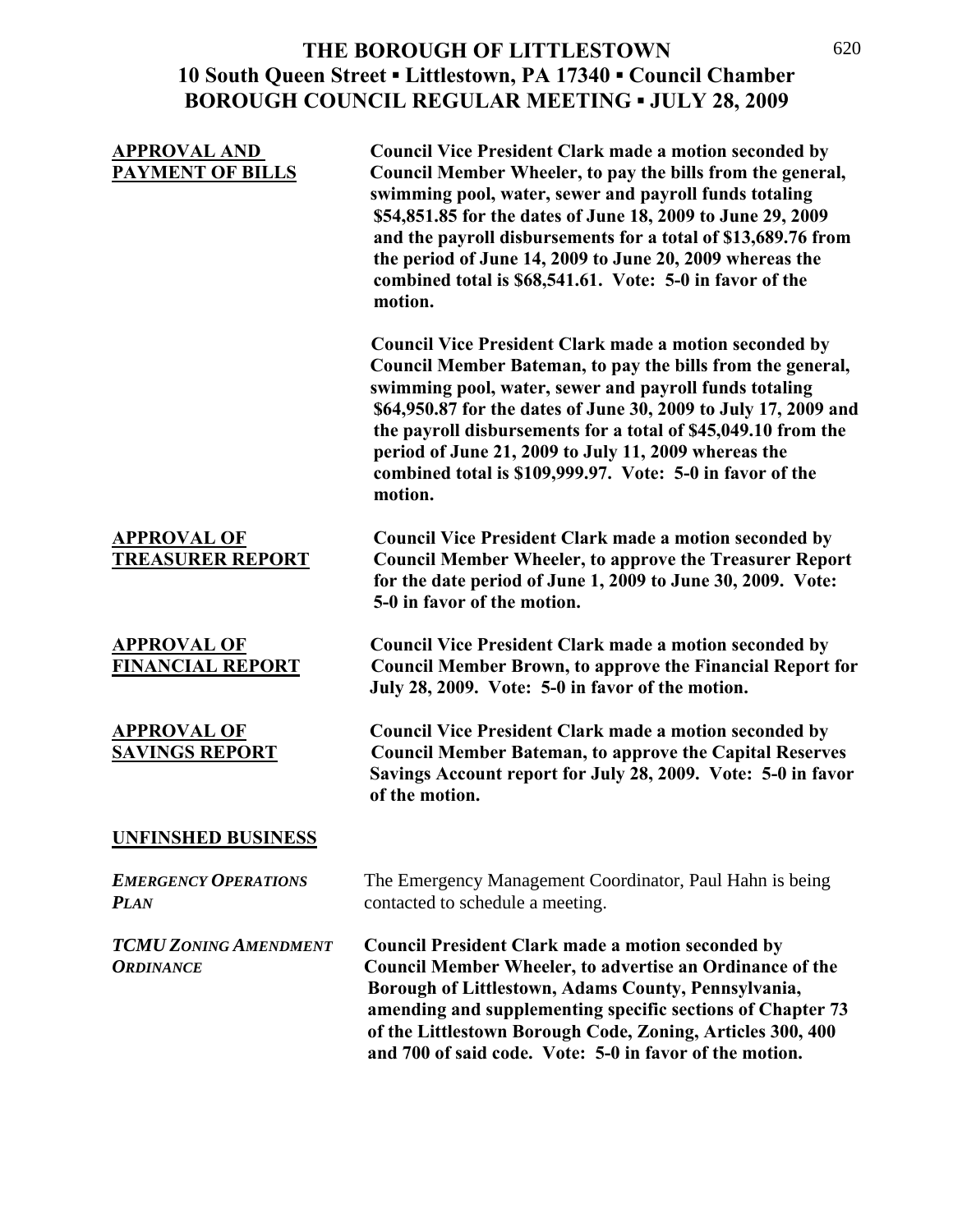#### **NEW BUSINESS**

*APPROVAL OF 2ND AMENDMENT* **Council Vice President Clark made a motion seconded by**  *TO THE 2009 BUDGET* **Council Member Brown, to approve the budget amendments**  *SYSTEM* **for the 2009 fiscal year budget whereby transfers of line item funds are as follows: 1) \$4,734.39 from account 01.410.174, police education would be transferred to account 01.410.372, police vehicle maintenance and; 2) \$2,910.81 from account 01.414.341, planning advertising would be transferred to 01.414.313 planning engineering and; 3) \$3,877.00 from account 01.409.226, building cleaning, \$36,924.60 from account 01.409.370, building maintenance, \$4,000.00 from account 01.410.226, police cleaning, \$3,000.00 from account 01.410.231 police gasoline would be transferred to 01.410.700, capital purchases. Vote: 5-0 in favor of the motion**  *ADOPT AN ORDINANCE* **Council Member Wheeler made a motion seconded by**  *REGARDING COUNCIL OF* **Council Member Brown, to adopt an Ordinance of the**  *GOVERNMENTS* **of the Borough of Littlestown, Adams County, Pennsylvania, Authorizing membership in the Adams County Council of Governments, Approving the "Adams County Council of Governments Proposed Bylaws and Agreement" as and for the Agreement for the Council, Authorizing the Ratification of the Bylaws, and Providing for the Appointment of Delegates by Resolution, with the delegate being Council Member Wheeler and the alternates being Council President Adams and Council Member Mayers. Vote: 5-0 in favor of the motion.**  *APPOINTMENT TO THE* **Council Vice President Clark made a motion seconded by**  *VACANCY COMMITTEE -* **Council Member Bateman, to approve the appointment of**  *SCOTT SMALL* **Mr. Scott Small to the Littlestown Vacancy Committee. Vote: 5-0 in favor of the motion.**  *APPOINTMENT TO THE* **Council Vice President Clark made a motion seconded by**  *BOROUGH AUTHORITY -* **Council Member Wheeler, to approve the appointment of Ms.**  *MARILYN ZANGER* **Marilyn Zanger to the Littlestown Borough Authority**. **Vote: 5-0 in favor of the motion.**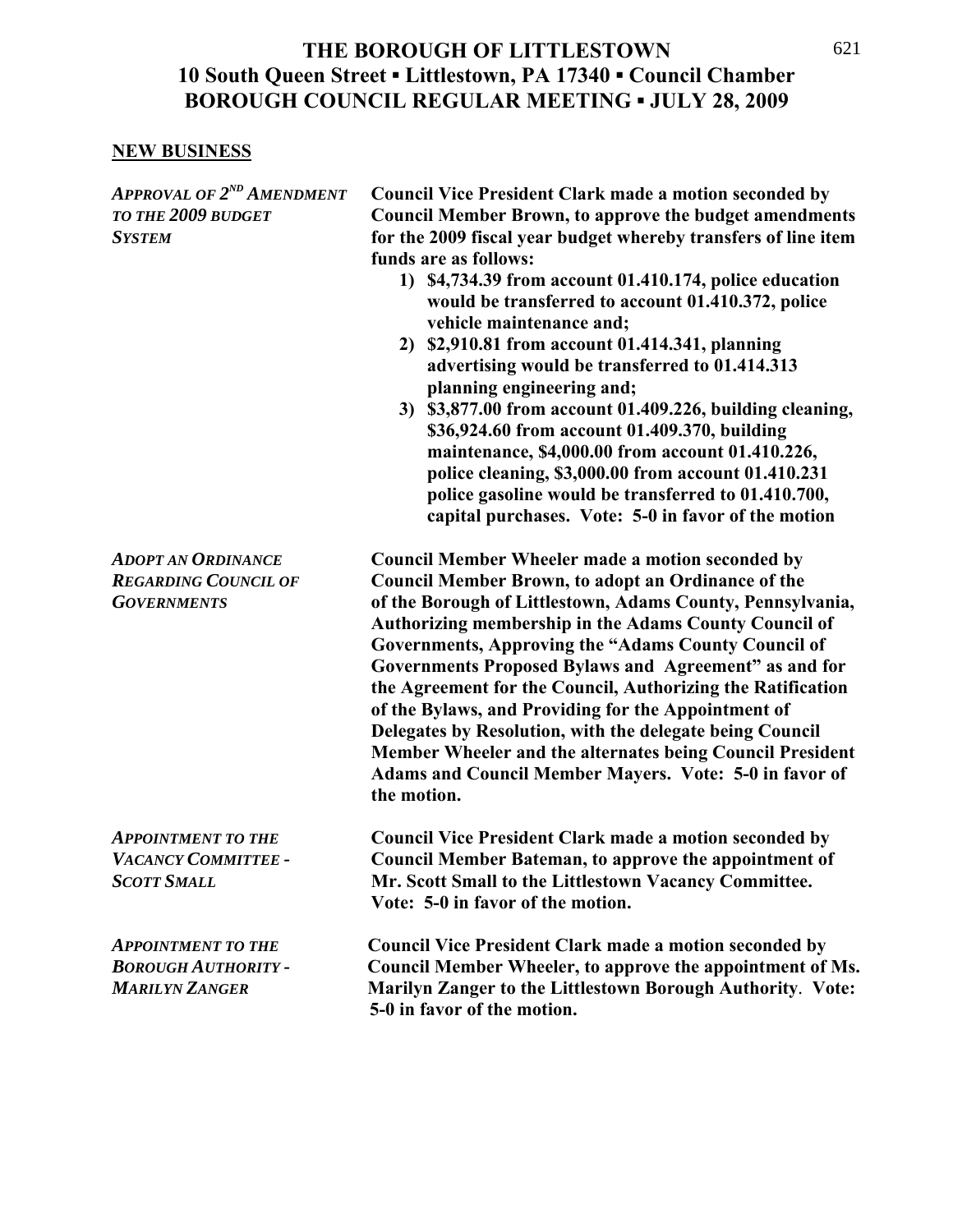| <b>RELEASE OF LETTER OF</b><br><b>CREDIT FOR SHEETZ</b><br><b>STORE #141</b>               | <b>Council Vice President Clark made a motion seconded by</b><br><b>Council Member Bateman, to approve the recommendation</b><br>of the Borough Building Inspector, Timothy Topper and<br>release financial surety for Sheetz Store #141, 35 East King<br>Street as they have completed their approved final plan as<br>stipulated by Borough Council and contingent upon a 15%<br>maintenance bond being held. Vote: 5-0 in favor of the<br>motion.                                                                                                                                                                                                            |
|--------------------------------------------------------------------------------------------|-----------------------------------------------------------------------------------------------------------------------------------------------------------------------------------------------------------------------------------------------------------------------------------------------------------------------------------------------------------------------------------------------------------------------------------------------------------------------------------------------------------------------------------------------------------------------------------------------------------------------------------------------------------------|
| <b>REQUEST FROM THE ALPHA</b><br><b>FIRE COMPANY FOR</b><br><b>ADDITIONAL DONATIONS</b>    | The Alpha Fire Company is requesting additional donations<br>from the Borough Council due to the lost help with their<br>electric and gas bills. Council President Adams referred this to<br>the Finance Committee to consider for the 2010 budget.                                                                                                                                                                                                                                                                                                                                                                                                             |
| <b>REPAIRS TO THE 2003 FORD</b><br><b>CROWN VICTORIA</b>                                   | <b>Council Member Brown made a motion seconded by</b><br>Council Member Bateman, to approve the recommendation<br>from the Property and Supply Committee to remove all<br>salvageable items from the 2003 Ford Crown Victoria for use<br>as replacement, which include the light bar and radio<br>equipment and; to put the 2003 Ford Crown Victoria out for<br>bid as is, without repair, at the earliest convenience of council<br>approval with a minimum bid of \$200.00 and; for the<br>advertisement of bids noting that repairs needed to the<br>vehicle will be the bidder's responsibility and not the<br>Borough's. Vote: 5-0 in favor of the motion. |
| <b>REPAIRS TO THE 2004</b><br><b>UNMARKED FORD CROWN</b><br><b>VICTORIA POLICE CAR</b>     | <b>Council Member Brown made a motion seconded by</b><br><b>Council Member Bateman, to approve the recommendation</b><br>from the Property and Supply Committee to approve the<br>repairs to the 2004 Unmarked Ford Crown Victoria Police<br>Car for approximately \$662.73 and not to exceed \$1200.00.<br>Vote: 5-0 in favor of the motion.                                                                                                                                                                                                                                                                                                                   |
| <b>WEEKLY BOROUGH VEHICLE</b><br><b>VISUAL INSPECTION BY 194</b><br><b>SERVICE STATION</b> | <b>Council Member Brown made a motion seconded by</b><br><b>Council Member Bateman, to approve the recommendation</b><br>from the Property and Supply Committee to enter into an<br>agreement with 194 Service Center for Fleet Service and to<br>perform weekly police car visual inspections.                                                                                                                                                                                                                                                                                                                                                                 |
| <b>AMENDMENT</b>                                                                           | <b>Council Vice President Clark moved to amend the motion</b><br>by striking "Police car" and add after inspections "of all<br>borough vehicles". The motion was seconded by Council<br>Member Bateman. Vote: 5-0 in favor of the motion.                                                                                                                                                                                                                                                                                                                                                                                                                       |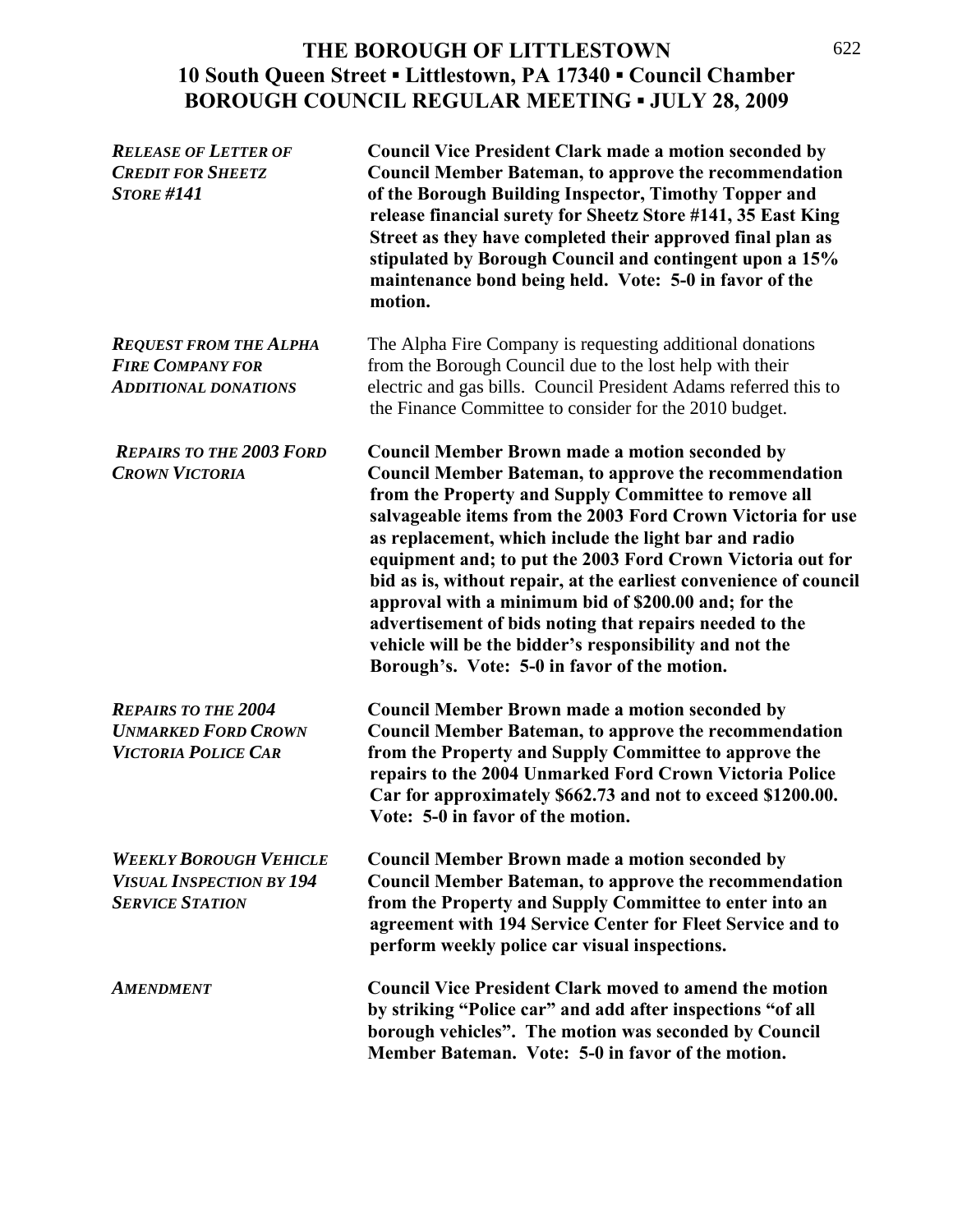| <b>FINAL MOTION</b>                           | <b>Council Member Brown made a motion seconded by Council</b><br>Member Bateman, to approve the recommendation from the<br>Property and Supply Committee to enter into an agreement<br>with 194 Service Center for Fleet Service and to perform<br>weekly visual inspections of all borough vehicles. Vote: 5-0<br>in favor of the motion. |
|-----------------------------------------------|--------------------------------------------------------------------------------------------------------------------------------------------------------------------------------------------------------------------------------------------------------------------------------------------------------------------------------------------|
| <b>REPORTS</b>                                |                                                                                                                                                                                                                                                                                                                                            |
| <b>BOROUGH MANAGER</b>                        | The Borough Manager's monthly report was provided earlier to<br>Borough Council.                                                                                                                                                                                                                                                           |
| <b>MAYOR</b>                                  | Mayor Shadle's monthly report was provided earlier to Borough<br>Council.                                                                                                                                                                                                                                                                  |
| <b>OFFICER IN CHARGE</b>                      | Sergeant Robert Funt's monthly report was provided earlier to<br>Borough Council.                                                                                                                                                                                                                                                          |
| <b>DIRECTOR OF PUBLIC WORKS</b>               | Director of Public Works, Tim Topper's monthly report was<br>provided earlier to Borough Council.                                                                                                                                                                                                                                          |
| <b>CODE ENFORCEMENT OFFICER</b>               | Code Enforcement Officer, David Arndt, Jr's monthly report was<br>provided earlier to Borough Council.                                                                                                                                                                                                                                     |
| <b>BOROUGH SOLICITOR</b><br><b>JOHN WHITE</b> | Solicitor White stated that he had nothing to report.                                                                                                                                                                                                                                                                                      |
| <b>APPROVAL OF REPORTS</b>                    | <b>Council Vice President Clark made a motion seconded by</b><br>Council Member Brown, to approve the monthly reports as<br>written. Vote: 5-0 in favor of the motion.                                                                                                                                                                     |
| <b>REPORTS OF BOARD</b>                       |                                                                                                                                                                                                                                                                                                                                            |

# **COMMISSIONS AND COMMITTEES**

#### **RECREATION BOARD**

*RECOMMENDATION TO ALLOW* **Council Vice President Clark made a motion seconded by** *THE BLUE BAND TO USE A* **Council Member Bateman, to approve the recommendation**  *PAVILION AND THE POOL* **of the Littlestown Recreation Board for Jim Sterner and the LASD Blue Band to use any available pavilion and the swimming pool on Thursday, July 30, 2009 from 3:00pm to 6:00 pm for a picnic. Vote: 5-0 in favor of the motion.**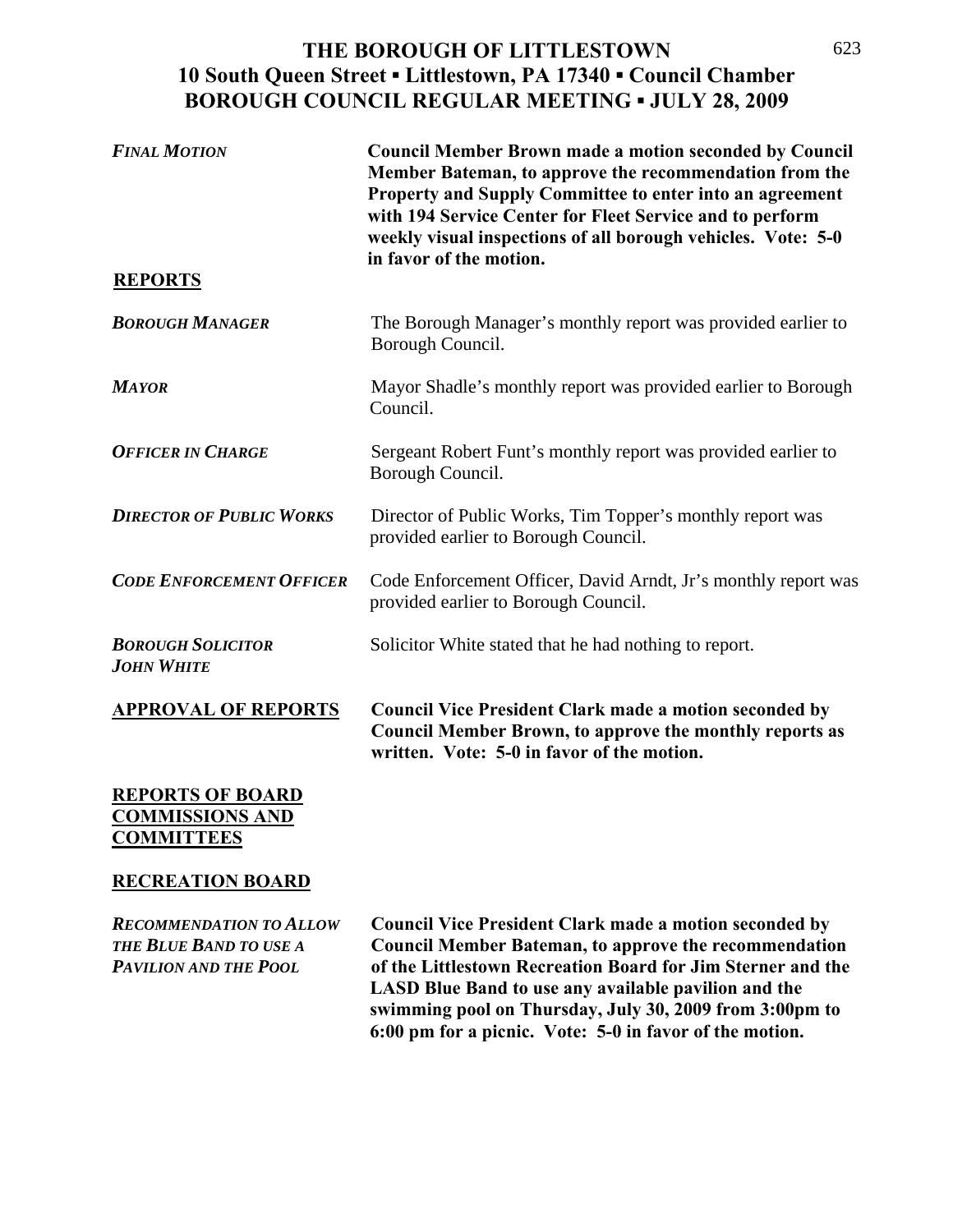| <b>RECOMMENDATION TO</b><br><b>APPROVE POOL PARTY</b>                    | <b>Council Vice President Clark made a motion seconded by</b><br><b>Council Member Brown, to approve the recommendation of</b><br>the Littlestown Recreation Board for pool parties for the ages<br>of 12-17 years old, to be held at the Community Pool<br>contingent upon availability of adequate staffing for the pool<br>and concession stand on the following dates and times:<br>1) July 25, 2009 from 7:30pm to 10:00pm and;<br>2) August 15, 2009 from 7:30pm to 10:00pm and;<br>3) August 29, 2009 from 7:30pm to 10:00pm and;<br>4) The Littlestown Police receive the schedule.<br>Vote: 5-0 in favor of the motion. |
|--------------------------------------------------------------------------|----------------------------------------------------------------------------------------------------------------------------------------------------------------------------------------------------------------------------------------------------------------------------------------------------------------------------------------------------------------------------------------------------------------------------------------------------------------------------------------------------------------------------------------------------------------------------------------------------------------------------------|
| <b>RECOMMENDATION TO</b><br><b>APPROVE A VOLLEYBALL</b><br><b>LEAGUE</b> | <b>Council Vice President Clark made a motion seconded by</b><br><b>Council Member Bateman, to approve the recommendation</b><br>from the Littlestown Recreation Board, for the development<br>and administration of a Sand Volleyball League contingent<br>upon the waivers for participants and releasing the Borough<br>of Littlestown from any liability in case of accidents or<br>injuries while participating in the said activity or league.<br>Vote: 5-0 in favor of the motion.                                                                                                                                        |
| <b>CIVIL SERVICE</b><br><b>COMMISSION</b>                                | There was nothing to report.                                                                                                                                                                                                                                                                                                                                                                                                                                                                                                                                                                                                     |
| <b>COMMUNITY</b><br><b>RELATIONS</b><br><b>COMMITTEE</b>                 | The Littlestown Municipal Band will perform on August 29,<br>2009 from 6:00pm to 7:15pm at the Square.                                                                                                                                                                                                                                                                                                                                                                                                                                                                                                                           |
| <b>FINANCE COMMITTEE</b>                                                 | The budget worksheets have been delivered to all of the<br>Department Heads with a due date of August 21, 2009.                                                                                                                                                                                                                                                                                                                                                                                                                                                                                                                  |
| <b>FIRE PREVENTION</b><br><b>COMMITTEE</b>                               | The Committee will be meeting with Fire Company's Fire Safety<br>Person, Barb North to discuss a few issues.                                                                                                                                                                                                                                                                                                                                                                                                                                                                                                                     |
| <b>HEALTH &amp; SAFETY</b><br><b>COMMITTEE</b>                           | There will be a meeting on August 19, 2009 at 7:00 pm on the<br>second floor of the Borough office.                                                                                                                                                                                                                                                                                                                                                                                                                                                                                                                              |
| PERSONNEL COMMITTEE                                                      | The Committee is collecting information to compile a job<br>description for the Chief of Police position. There were also<br>discussions regarding the Emergency Management Coordinator,<br>Paul Hahn's report. A letter will be sent to his home requesting<br>that he have his fully completed report before Council at their<br>August 25, 2009 regular meeting.                                                                                                                                                                                                                                                              |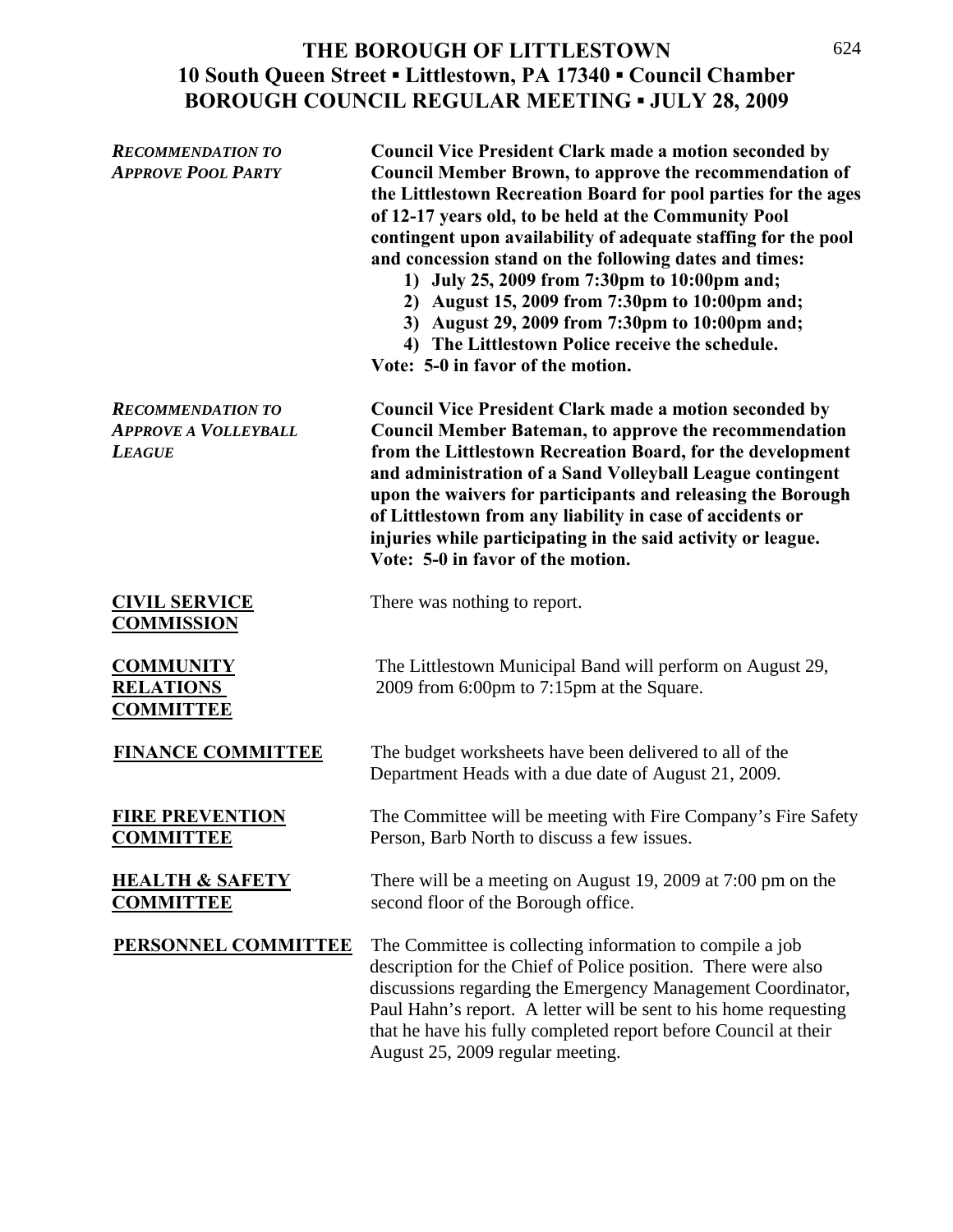| <b>UNION/POLICE</b><br><b>CONTRACT COMMITTEE</b>                | There was nothing to report.                                                                                                                                                                                                                                                                                                                |
|-----------------------------------------------------------------|---------------------------------------------------------------------------------------------------------------------------------------------------------------------------------------------------------------------------------------------------------------------------------------------------------------------------------------------|
| PROPERTY AND SUPPLY<br><b>COMMITTEE</b>                         | The Committee is asking that the Adams County Crime Stoppers<br>signs be posted by the Public Works Department. The next meeting<br>will be August 20, 2009 at 7:00pm on the second floor of the Borough<br>office.                                                                                                                         |
| <b>STREETS AND</b><br><u>TRANSPORTATION</u><br><b>COMMITTEE</b> | The Committee further investigated Clover Lane and there were<br>no further suggestion or changes to be made.                                                                                                                                                                                                                               |
| UTILITIES/I&I<br><b>COMMITTEE</b>                               | There was nothing to report.                                                                                                                                                                                                                                                                                                                |
| <b>YORK/ADAMS TAX</b><br><b>BUREAU</b>                          | The Committee gave a financial report for the Bureau.                                                                                                                                                                                                                                                                                       |
| <b>LITTLESTOWN CHAMBER</b><br><b>OF COMMERCE</b>                | A report was prepared and was provided earlier to the Borough<br>Council.                                                                                                                                                                                                                                                                   |
| <b>SAFETY COMMITTEE</b>                                         | There was nothing to report.                                                                                                                                                                                                                                                                                                                |
| <b>COUNCIL OF</b><br><b>GOVERNMENTS</b>                         | Council Member Wheeler discussed the costs that would be<br>associated with the Council of Governments.                                                                                                                                                                                                                                     |
| <b>PUBLIC COMMENTS</b>                                          | Mr. Larry Unger would like to see something in the foyer of the<br>Borough Office honoring our World War II Veterans. Mr. Unger<br>also requested that the second little pond be dipped out and<br>cleaned up.                                                                                                                              |
| <b>ADJOURN FOR</b><br><b>EXECUTIVE</b>                          | <b>Council Vice President Clark made a motion seconded by</b><br>Council Member Wheeler, to adjourn the open meeting at<br>8:25 p.m. for an executive session for potential real estate<br>litigation and personnel matters. Council President Adams<br>asked for discussion. There was no discussion. Vote: 5-0 in<br>favor of the motion. |
| <b>RECONVENE</b>                                                | The Borough Council reconvened at 9:07 p.m. The public was<br>invited back into the meeting room.                                                                                                                                                                                                                                           |